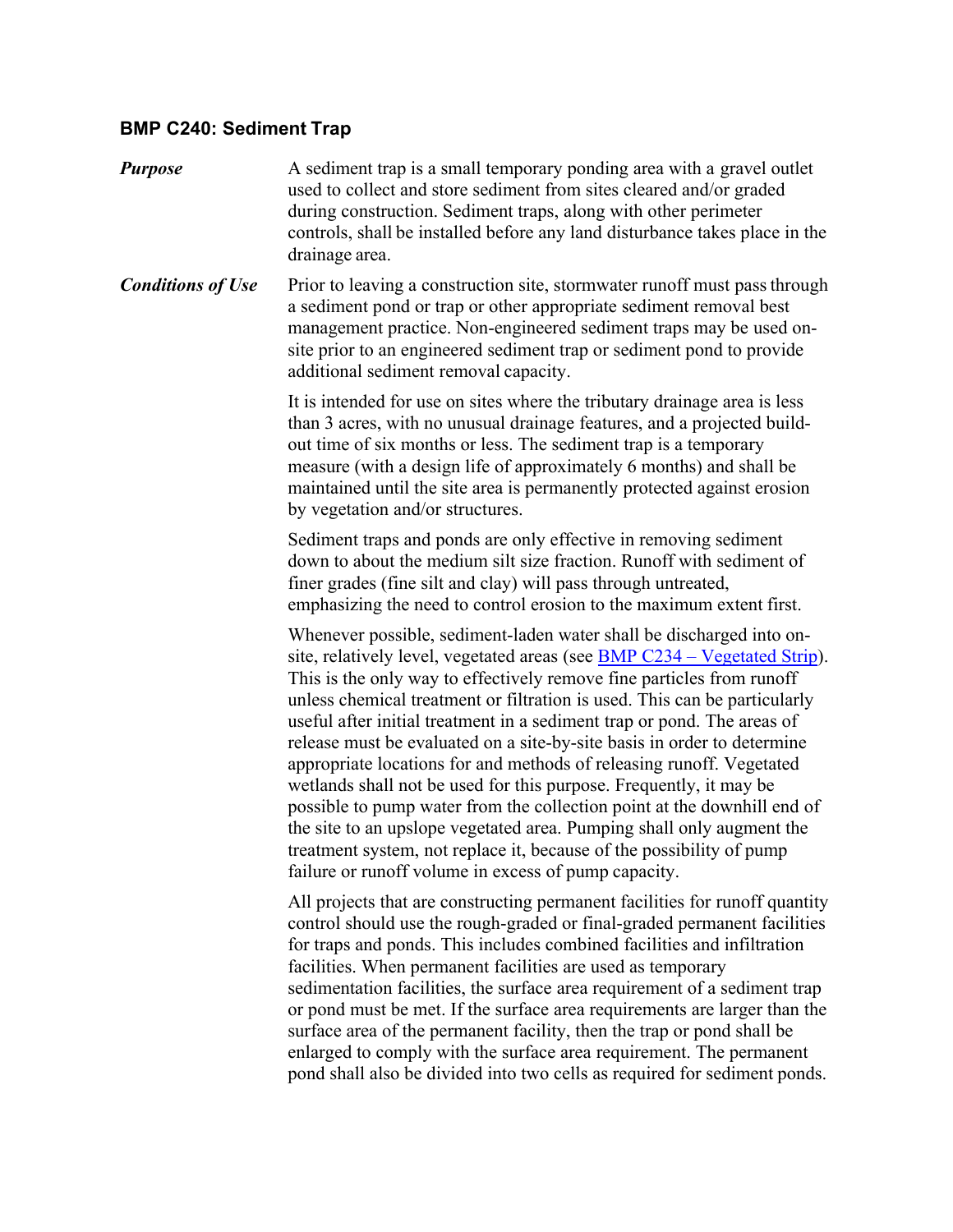Either a permanent control structure or the temporary control structure (described in BMP C241, Temporary Sediment Pond) can be used. If a permanent control structure is used, it may be advisable to partially restrict the lower orifice with gravel to increase residence time while still allowing dewatering of the pond. A shut-off valve may be added to the control structure to allow complete retention of stormwater in emergency situations. In this case, an emergency overflow weir must be added.

A skimmer may be used for the sediment trap outlet if approved by the Local Permitting Authority.

See [Figures 4.2.16](#page-2-0) and [4.2.17](#page-2-1) for details.

*Design and Installation Specifications*

- If permanent runoff control facilities are part of the project, they should be used for sediment retention.
- To determine the sediment trap geometry, first calculate the design surface area (SA) of the trap, measured at the invert of the weir. Use the following equation:

 $SA = FS(Q_2/V_S)$ 

where

- $Q_2$  = Design inflow based on the peak discharge from the developed 2-year runoff event from the contributing drainage area as computed in the hydrologic analysis. The 10-year peak flow shall be used if the project size, expected timing and duration of construction, or downstream conditions warrant a higher level of protection. If no hydrologic analysis is required, the Rational Method may be used.
- $V_s$  = The settling velocity of the soil particle of interest. The

0.02 mm (medium silt) particle with an assumed density of

2.65 g/cm<sup>3</sup> has been selected as the particle of interest and has a settling velocity  $(V<sub>S</sub>)$  of 0.00096 ft/sec.

*FS* = A safety factor of 2 to account for non-ideal

settling. Therefore, the equation for computing surface area

becomes:  $SA = 2 \times Q_2/0.00096$  or

2080 square feet per cfs of inflow

Note: Even if permanent facilities are used, they must still have a surface area that is at least as large as that derived from the above formula. If they do not, the pond must be enlarged.